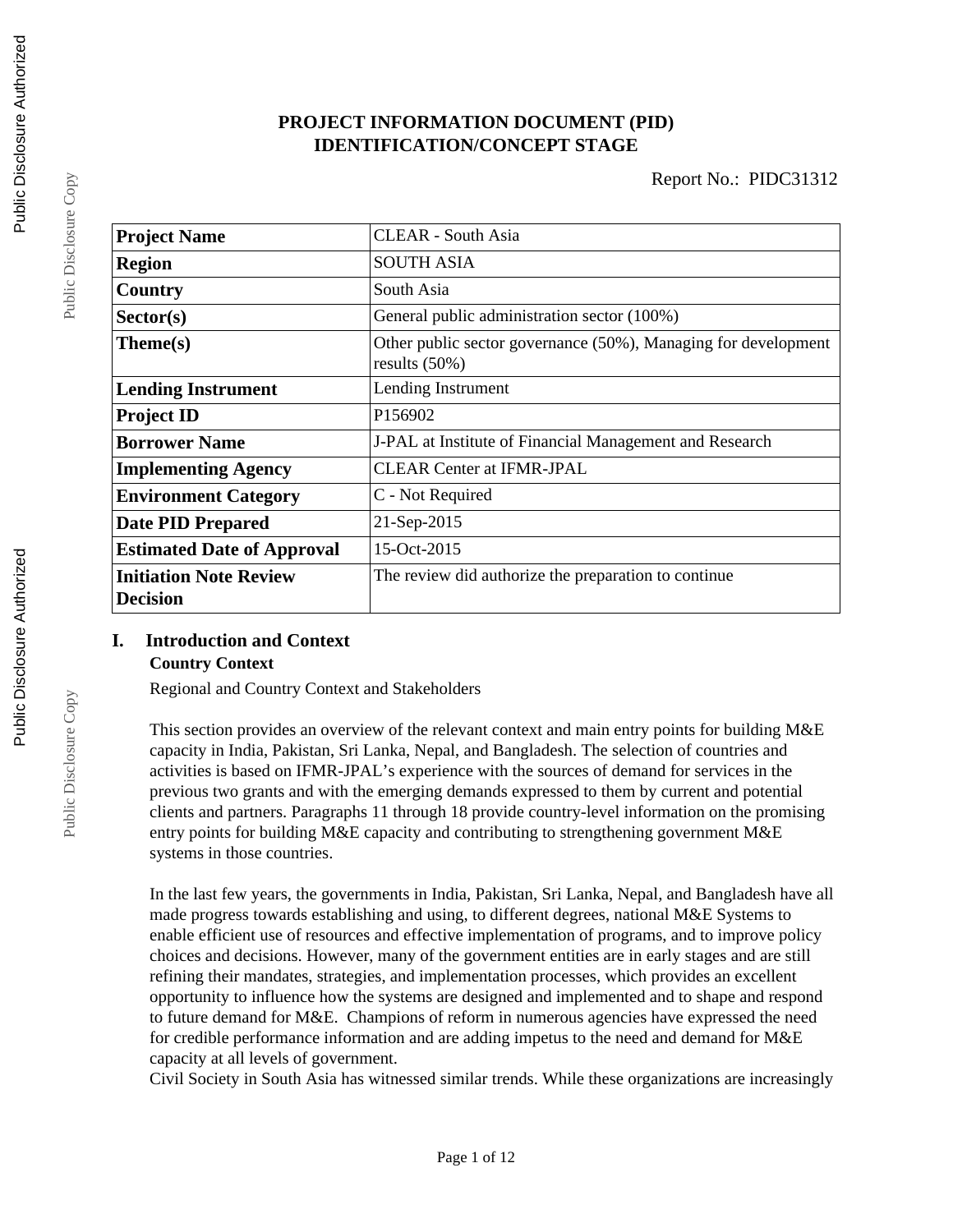committed to monitoring performance, accountability, and transparency, and play a crucial role in promoting -effective social sector programs, they often lack the necessary M&E capacity to do this work. These organizations as well as corporate social responsibility (CSR) agencies have recently shifted towards measuring success through results, as opposed to expenditure and basic outputs, but they also often face capacity gaps. For example, key opinion leaders from organizations such as Pratham, Accountability Initiative, and the Gates Foundation in India, UNICEF in Pakistan, and BRAC, Population Council, and Save the Children in Bangladesh, have all stressed the need for building their capacity both to monitor and measure their own results and to track and evaluate government social sector programs.

South Asia is also home to a nascent but flourishing M&E communities of practice, such as the Community of Evaluators (CoE) South Asia (including regional chapters in Nepal, Bangladesh, and Pakistan), the Pakistan Evaluation Network (PEN), and the Sri Lankan Evaluation Association (SLEvA). They are attempting to create forums for increased knowledge-sharing and interaction to exchange practices on M&E, but they have also emphasized the need for enhanced capacity, skills and expertise, to strengthen their networks and profession, improve the quality of the services that they provide to their members, and to advance their awareness-raising work. These communities engage members from government, civil society, and other organizations and provide an excellent forum championing reforms to shift towards evidence-based decision-making.

However, these increased needs and demands are not adequately met by the supply side of capacity building services. There is a shortage of practical services related to capacity building for M&E. There are few advisory services on this topic, and high quality M&E courses and training programs for skills-building on M&E are relatively scarce. Moreover, supply is predominantly concentrated in university-level programs that do not necessarily address the in-service needs, the on-the-ground M&E realities, or practical aspects of M&E. However, there is some demand from universities as well, to help develop and deliver courses that are best-in-practice technically and meet the needs of future management, evaluation, and public sector officials (e.g., the Indian Institute for Management and Jayawardanapura University in Sri Lanka).

The main areas that IFMR-JPAL has identified to respond to this context are: 1) raising the knowledge and skills of current and prospective M&E staff; 2) increasing the organizational capacities to produce evaluative evidence, widening the coverage of evaluations, their relevance and their quality; 3) strengthening the links between the information generated and policy making, planning, and budgeting and leading conversations on best strategies on how coordinate M&E systems. Specific demands, promising entry points and examples per country are noted below.

#### India:

The Indian Evaluation Office (IEO) was formally set up in 2013 and began developing an agenda for national evaluation. However, it was disbanded in September 2014 due to change in government. Subsequently, the Planning Commission was reorganized and renamed the National Institute for Transforming India (NITI) Aayog, which will take on many of the previous responsibilities of the Planning Commission, with the possibility that it will commission more independent evaluation activities through the Program Evaluation Office (PEO). This reorganization provides an opportunity to shape the institutional design of the M&E system at the national level.

Accompanying the institutional developments, the Government of India has expressed a commitment to training civil service government officials in basic M&E and is interested in making this curricula part of the standard civil service training. The Indian Administrative and Economic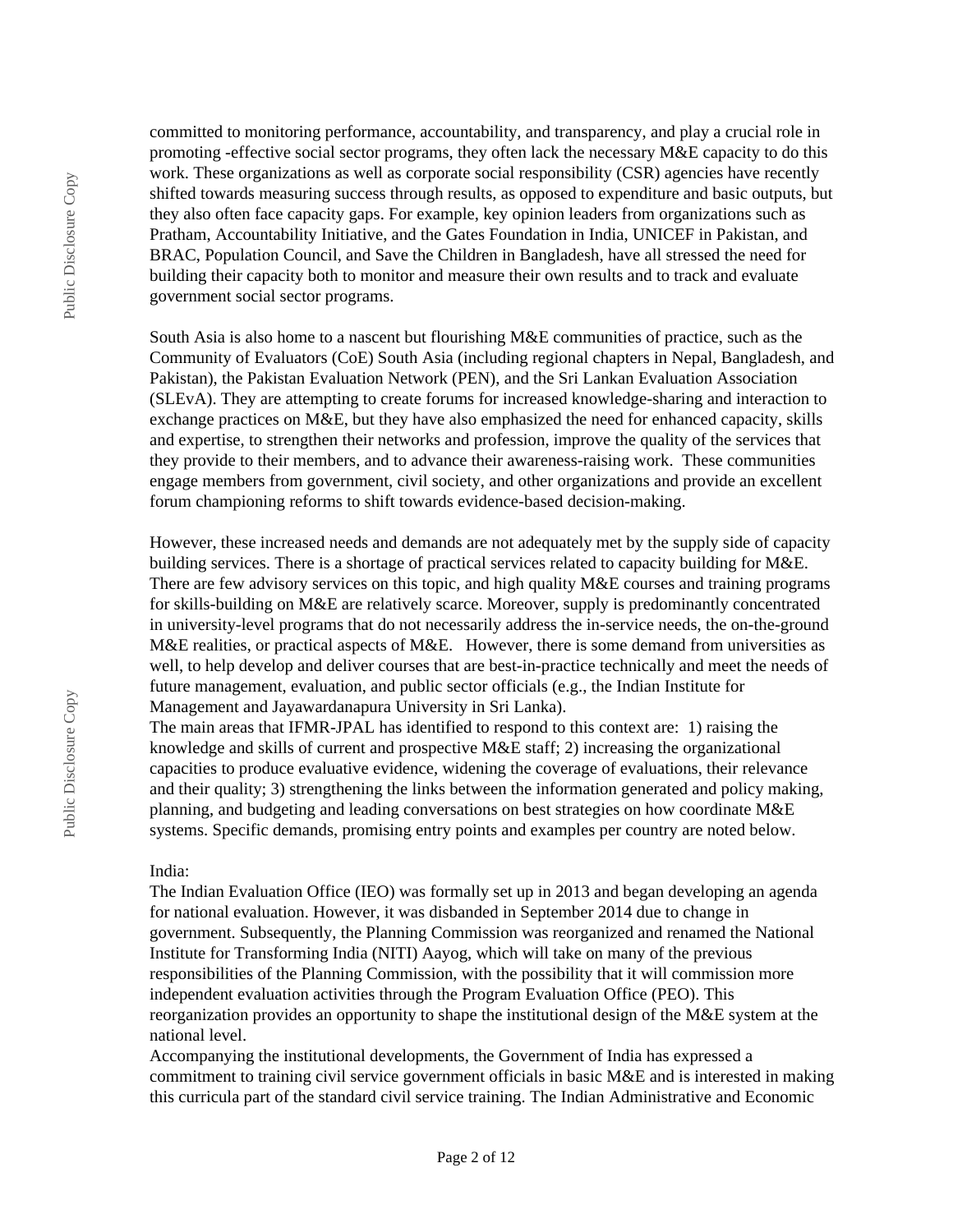Services have demanded training on impact evaluation, data collection, monitoring systems, and the importance of evidence-based policymaking for both entry-level and mid-level staff.

Different line ministries have also focused on capacity building for M&E. For example, The National Institute of Rural Development (NIRD), a training division within the Ministry of Rural Development, offers a brief introduction to monitoring in their subject-specific courses (watershed development, women's leadership, rural development, etc.) and is now demanding more comprehensive training in M&E.

In addition, several states have expressed a strong interest in M&E. For example, the Government of Tamil Nadu (GoTN) has demanded a comprehensive diagnostic of the state on M&E capacity, custom courses, and advice for future evaluations and monitoring systems. The Government of Rajasthan has similarly demanded support with quantitative data collection for large scale surveys.

#### Pakistan:

In Pakistan, the Planning Commission and the provincial Development Departments have been charged with undertaking studies and state policy development initiatives to improve government programs and performance. However, the capacity of these bodies is relatively weak, with weak M&E systems required to underpin their core work. The Federal Minister for Planning and Development stated "The Planning Commission had done no proper work during the last 14 years" . The situation is similar across other line departments. To improve this situation, there is an opportunity to provide capacity building services for M&E.

#### Sri Lanka:

The Ministry of Plan Implementation and its monitoring and evaluation arm, the Department of Foreign Aid and Budget Monitoring, have created a national M&E System. This entity track the performance and outcome indicators that Ministries are required to define with each budget. Additionally, they undertake project reviews and in-depth evaluations of select programs. They have also established a web-based National e-Project Monitoring System to capture the real-time progress of key programs, and are in the process of creating a National Evaluation Policy. However, the system is still weak, with poor quality data and evaluations, and there is demand to improve the capacities needed for implementation and utilization of M&E both within the Ministry of Plan Implementation and the Line Ministries.

#### Nepal:

The Nepal Planning Commission has been making efforts to institutionalize results-based management approaches and to include M&E in all stages of the project planning and management cycle. The government has also instituted a Project for Strengthening the Monitoring and Evaluation System in Nepal (with funding from international donors) and to strengthen M&E capacity and coordination within the National Planning Commission and government ministries. However, the implementation of evaluations and use of evidence remains limited. There is a need to strengthen political will and improve institutional capacity.

#### Bangladesh:

The Implementation Monitoring and Evaluation Division (IMED) based at the Ministry of Planning has been tasked with the monitoring and evaluation of public sector development projects and with providing project implementation support to all Ministries/Divisions through a central management information system. It reports the progress of implementation of these public sector development projects to the National Economic Council. Though IMED's core mandate revolves around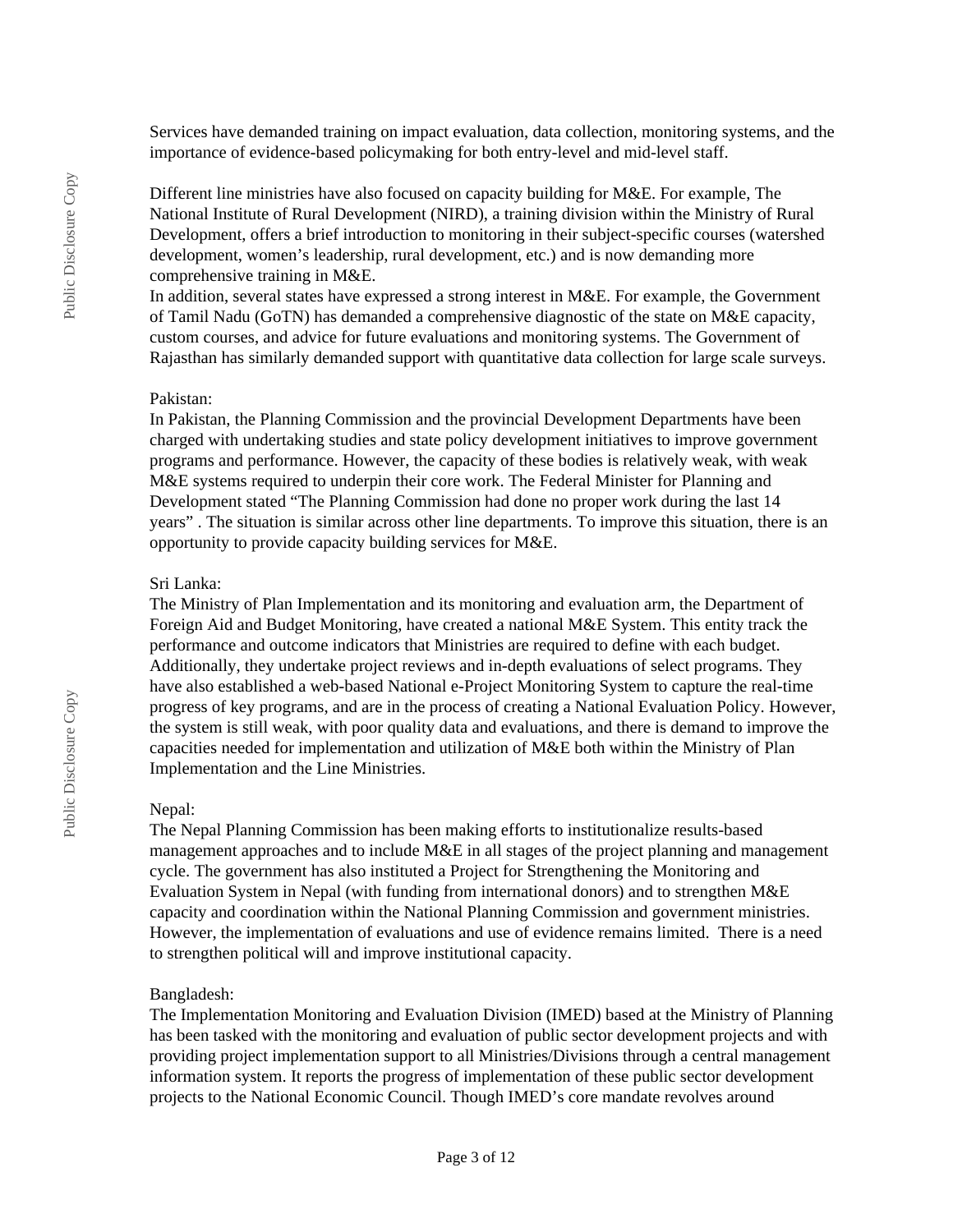monitoring and expenditure tracking, there is a growing emphasis on results-based M&E, thus highlighting the need for developing capacity for M&E and evidence-based decision-making at all stages of the policy cycle.

#### **Sectoral and Institutional Context**

Please see under Country Context (Regional and Country Context and Stakeholders).

#### **Relationship to CAS/CPS/CPF**

The Grant is aligned with and will support the World Bank Group's South Asia Regional Strategy, in which accountability, transparency and public sector reform feature high on the list of priorities for the South Asia region. The regional strategy highlights that the Bank … is driving a culture change to promote frank discussions about governance and accountability . And that stronger public accountability can play an important role in achieving accelerated growth and faster human development. This emphasis on accountability implies the need for strengthening the underlying systems for M&E.

This grant is also well aligned with the World Bank Country Assistance/Partnership Strategies/ Frameworks (CASs, CPSs, CPFs) for the different countries, as a cross-cutting area to strengthen the mechanisms that support the achievement of results

In India, the CPS for FY 2013-17 states that the overarching goal of rapid poverty reduction and increased shared prosperity will be achieved by focusing on three broad engagement areas: (i) integration; (ii) transformation; and (iii) inclusion. A focus on improved governance … runs across all three engagement areas. Institutional development plays a key role … whereas strengthened accountability is critical for social inclusion. More specifically, the World Bank will work with counterparts at the national and state levels to scale up support in performance-based public management, e-governance, public procurement and financial management, M&E, (…) and supporting social accountability mechanisms" . On the topic of M&E, the CAS states that "Benefits from strengthening M&E can be gauged from project experience. Those projects which have put in place working M&E systems have not only demonstrated stronger links to sustainable results but have become vehicles for innovation and knowledge sharing in India and beyond  $(...)$ . The positive experience with project risk management may suggest approaches that could be applied to  $M\&E$  and related learning" . It also emphasizes that states that "Support for centrally sponsored schemes and national projects will focus on capacity and institution building ".

In Pakistan, The World Bank CPS for Pakistan for FY2015-19 recognizes that an increased focus on results is critical to achieving transformational change in Pakistan. In Sri Lanka, the CPS FY 2013-16 aims to move towards increasing emphasis on results in all sectors. In Nepal, the CAS for FY2014-2018 emphasizes that "WBG activities will contribute to improving the effectiveness, efficiency and accountability of public expenditure". In Bangladesh, the CAS for FY2011-2014 mentioned that "the Bank group will work to strengthen country capacity to manage for results (… and) play a leading role in working with Government and other stakeholders to define a national development results framework" . "Equally important will be planned efforts (…) to raise awareness and strengthen capacity among implementing agencies to manage for results."

# **II. Project Development Objective(s)**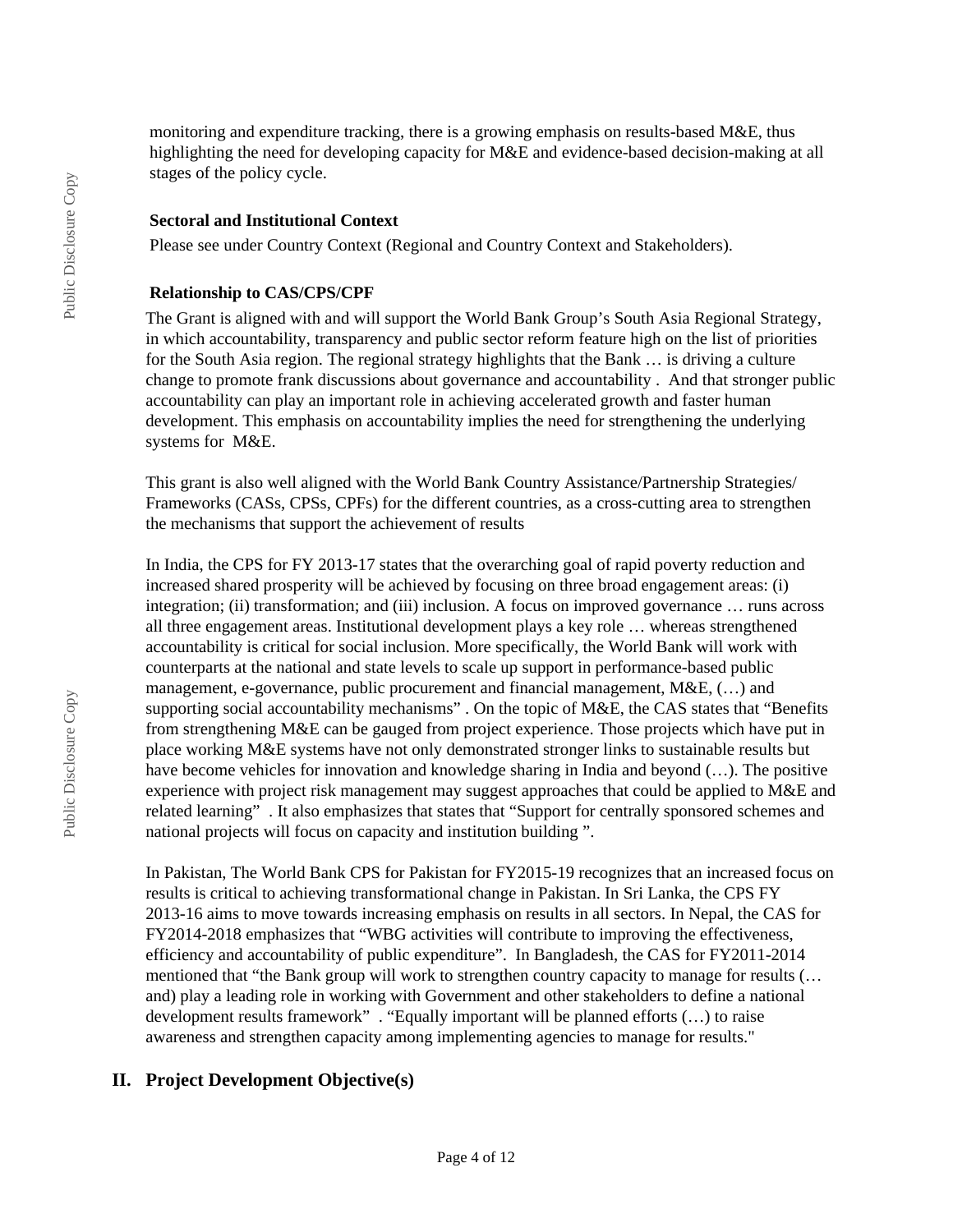#### **Proposed Development Objective(s)**

The grant seeks to contribute to M&E information being increasingly used to make policy and program decisions and the strengthening of country monitoring and evaluation systems in South Asia.

### **Key Results**

The PDO level results indicators are:

(a) Strategic clients gain awareness of, knowledge in, and the motivation to use, M&E approaches, methods, tools, and findings

(b) Actual and potential M&E capacity providers gain awareness of, knowledge in, and the motivation to use CLEAR's services and knowledge regarding "how to" and "what works" in developing M&E capacity

(c) IFMR-JPAL is financially and institutionally viable

## **III. Preliminary Description**

## **Concept Description**

CLEAR is a multilateral partnership established in 2010 to support a network of centers through recipient executed grants to strengthen monitoring and evaluation (M&E) capacities and systems in the World Bank Group's client countries. The centers develop, deliver (locally and regionally), and share knowledge regarding high-quality M&E capacity development services for government agencies, civil society, the private sector, academia, as well as for other providers of M&E capacity building services. The grants function as seed funding to establish and strengthen the centers, and help them develop their workprograms and strategies, materials and expertise in order to become self-financing by the end of the program, currently estimated for 2018. CLEAR currently support such centers in competitively selected academic institutions in Brazil, China, India, Mexico, Senegal, and South Africa.

The Independent Evaluation Group (IEG) implements the program in line with its mandate to build client capacity in evaluation, serving as the CLEAR Global Hub, or secretariat. CLEAR complements and builds on the experience of the well-respected International Program for Development Evaluation Training (IPDET) , established by IEG 15 years ago in collaboration with Carleton University in Canada.

CLEAR's Trust Fund is supported by the evaluation offices of nine major multilateral and bilateral donors: the African Development Bank, the Asian Development Bank, the Australian government (Department of Foreign Affairs and Trade), the Belgian Development Cooperation Agency, the Inter-American Development Bank, the Rockefeller Foundation, the Swedish International Development, the Swiss Agency for Development and Cooperation, and the UK Department for International Development.

The Jameel Poverty Action Lab South Asia at the Institute for Financial Management and Research (IFMR-JPAL) in India was competitively selected in 2010 to implement the CLEAR program and to establish the CLEAR Center in South Asia (CLEAR SA).

IFMR-JPAL will provide a range of sustained, context-relevant high quality and cost-effective capacity building activities on M&E to strategic clients in government, civil society, the private sector, academia and other providers of M&E capacity building services. The grant will be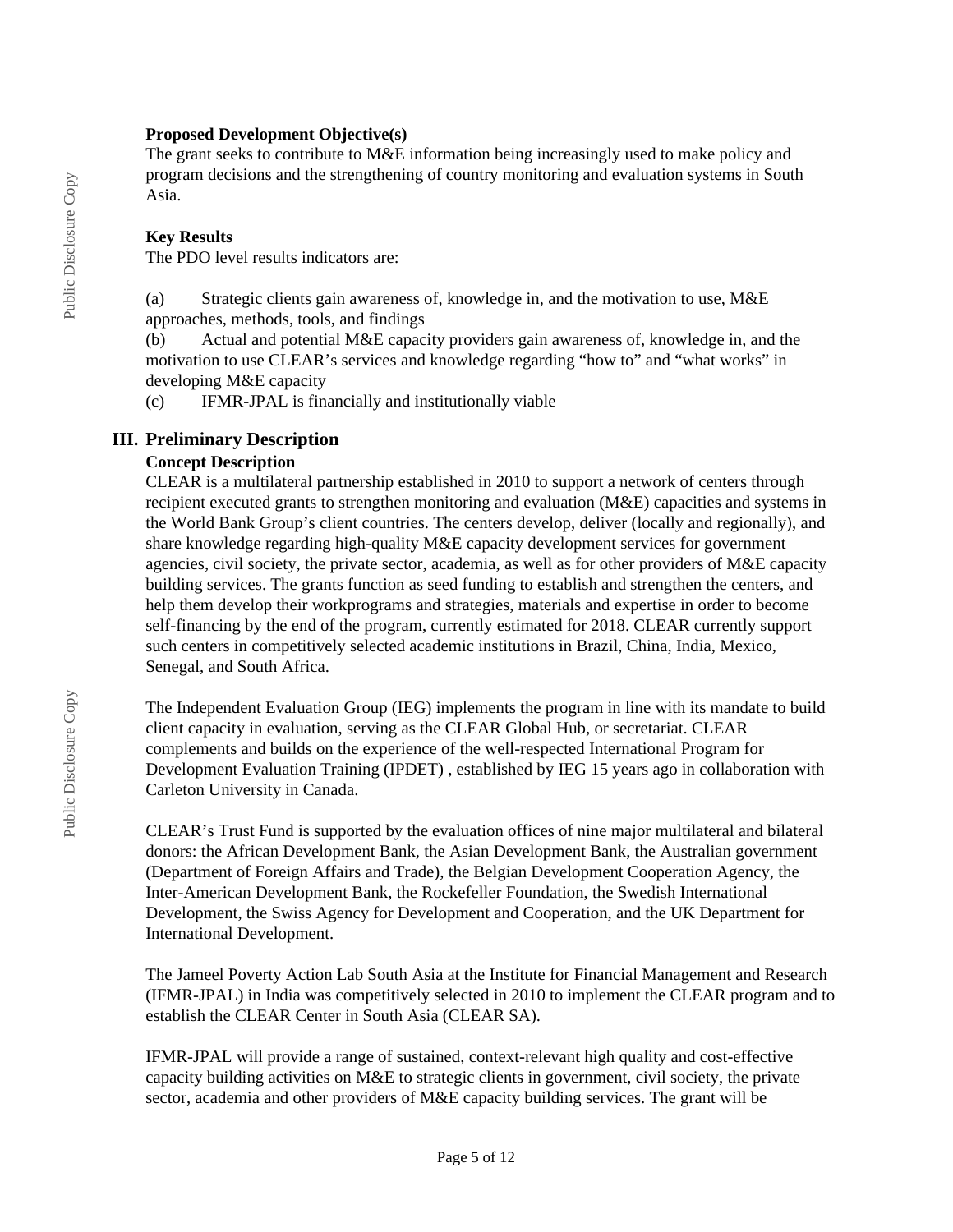organized around three components: 1) Capacity Building Activities for IFMR-JPAL, to strengthen IFMR-JPAL's own capacities and visibility 2) Capacity Development Services for Clients, to provide strategic clients with capacity building services, including training, technical advisory, knowledge products, applied research, outreach, and M&E network support 3) Monitoring and Evaluation of the CLEAR activities, to assess the effectiveness of the program in South Asia, implement course corrections and learn from implementation. Please see the "Component 2: Capacity Development Services for Clients" for a description of the Strategy through details of the intermediate outcomes, or business lines.

## Component 1: Capacity Building Activities for IFMR-JPAL:

Component One will aim to strengthen the internal capacity of the Center. This includes ensuring that the Center is adequately staffed and has the skills and expertise necessary to deliver highquality technical advisory and capacity building services. It also includes the Center's plans to gain more visibility among strategic stakeholders in South Asia through improved networks and communications. In order to meet the objectives of Component One, the Center will engage in a variety of internal capacity building activities, which will help develop its management, administrative, and professional capacities.

## Management and Administrative Capacity

The Center will strengthen its management and administrative capacity by hiring and retaining the necessary staff to deliver its work program. The Center will also engage in Learning from Performance Reviews (LEAP) to ensure that there is continuous learning. The Center's communication plan includes expanding the content and information on its website, as well as developing a stronger presence on online blogs and discussion forums.

# Professional Capacity

CLEAR SA has actively recruited J-PAL South Asia research staff (host institution staff not currently part of the core CLEAR team). The Center is also drawing upon select individuals from its wide network of academics and M&E professionals to develop and deliver capacity building services.

The Center will continue working under the guidance of its Regional Advisory Committee (RAC) to manage its strategic direction in the region. The RAC provides key inputs on developing professional capacity, as well as necessary information on M&E needs and trends in South Asia. The RAC – made up of external advisors nominated by CLEAR SA and approved in 2013 by the CLEAR Board of Directors - meets approximately twice a year and be called upon for advice on an ad-hoc basis. The RAC currently has members from India and Sri Lanka, and will be expanded to include members from Bangladesh and Pakistan.

In addition to the RAC meetings, the Center will engage with key M&E stakeholders both throughout South Asia and globally. Globally, the Center's staff and key stakeholders will participate in CLEAR's global forums and meetings, which will bring together other centers operating under the CLEAR program and the CLEAR Global Hub. Regionally, the Center's staff and affiliates will participate in regional evaluation conferences, where they will present evaluations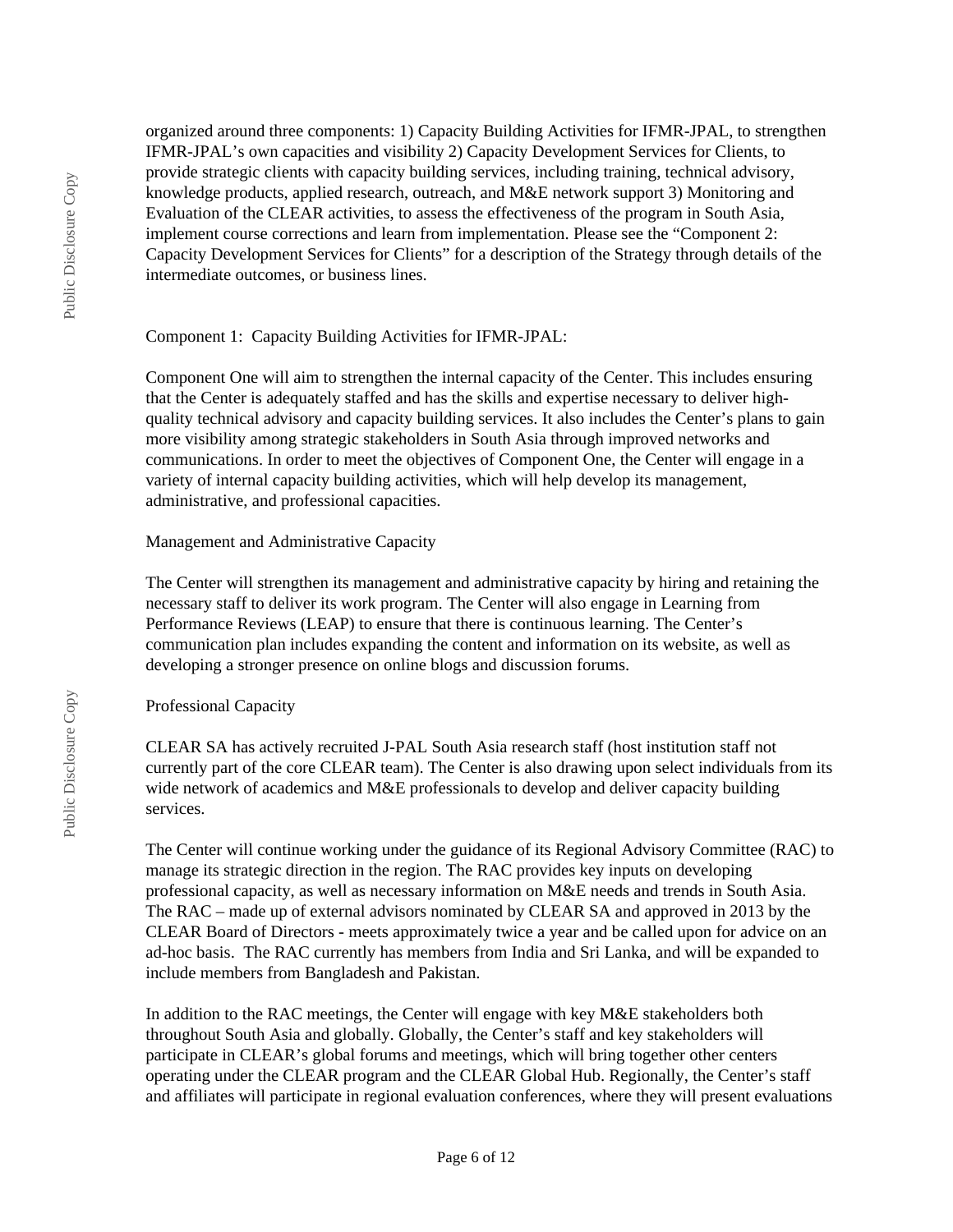and conduct workshops.

Additionally, the Center will organize in-house training activities for its staff. These include an annual week long internal staff training on managing evaluations, biweekly brownbag lunches on topics ranging from the current policy climate in South Asia to innovative M&E methods, as well as field visits to ongoing evaluations and capacity building activities led by partners.

Together, these activities will provide the CLEAR South Asia Regional Center the necessary skills and knowledge to design and implement targeted, effective monitoring and evaluation capacity building programs.

Component 2: Capacity Development Services for Clients

Component 2 will provide capacity development services for clients, will develop and share knowledge/learning on the "how to" of building M&E capacity, and contribute to CLEAR Global Knowledge Hub. The activities undertaken under this component are divided into business lines which focus on specific intermediate outcomes. The main areas the program will address are: 1) raising the knowledge and skills of current and prospective M&E staff; 2) increasing the organizational capacities to produce evaluative evidence, widening the coverage of evaluations, their relevance and their quality; 3) strengthening the links between the information generated and policy making, planning, and budgeting and leading conversations on best strategies on how coordinate M&E systems. These areas will be addressed through the specifically targeted business lines described below. The business lines were developed during the second grant.

BUSINESS LINE 1: Building Skills/Awareness for High Quality Impact Evaluation & Data Collection Among Policymakers, Practioners, and Researchers

IFMR-JPAL has focused on building skills and awareness for high-quality impact evaluation and data collection, among a wide-range of partners and clients (i.e. the Indian Economic Service). It maintains a portfolio of activities which aim to jointly affect the knowledge, attitudes, and behaviors of partners and clients towards impact evaluation and high-quality data collection. This includes a portfolio of open-enrollment and customized courses, as well as technical advisory services. The Center employs a comprehensive approach towards this business line, in which each individual activity has multiple objectives. The intended outcomes of each comprehensive activity are: (1) clients increase knowledge of impact evaluation and data collections, (2) clients positively change attitudes towards impact evaluation and data collection, (3) clients go on to commission and/or fund impact evaluations, (4) clients themselves conduct impact evaluations and high-quality data collection. The activities described below will continue in the third grant period.

### Executive Education: Impact Evaluation

The flagship activity for this Business Line is the Executive Education Course. This course is targeted at practitioners, policymakers and academics. It focuses on understanding the necessity for rigor and scientific evidence, thinking about creative strategies in M&E within the context of the participants' work, and managing common pitfalls of program implementation and impact evaluation. The goal is for participants to be able to identify research opportunities within their organizations, advocate for rigorous evaluation, be better consumers of evidence, and gain preliminary skills to conduct rigorous evaluations (particularly among participants from academic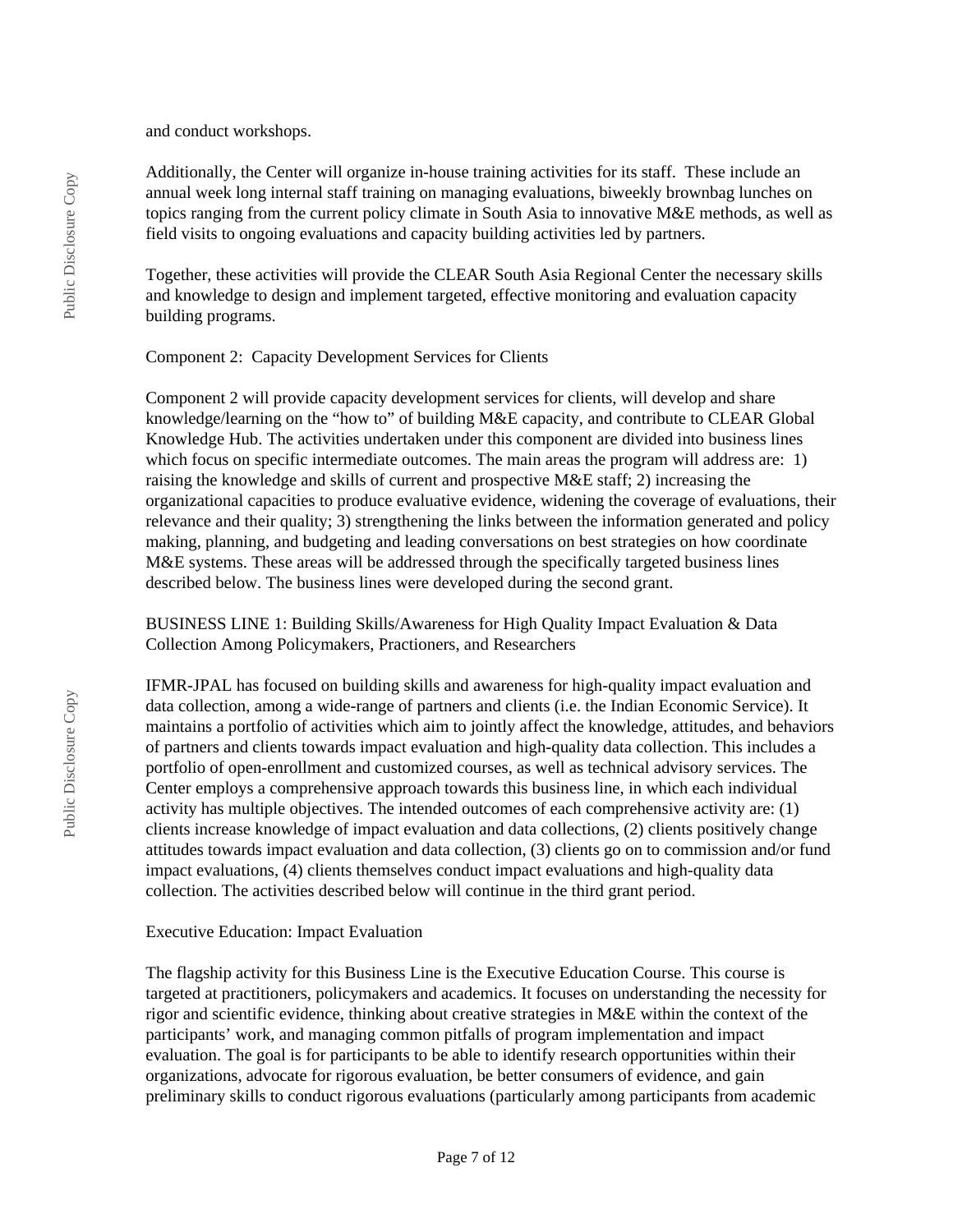institutions). To this end, participants work with their counterparts from different communities (e.g. donor, academic, practitioner, policymaker, etc.) to develop potential evaluation ideas. At its core, this process is meant to help participants understand what goes into designing and implementing an impact evaluation.

## Open Enrollment M&E Courses

IFMR-JPAL has developed a set of other open enrollment courses (Measurement & Survey Design in India, Basic M&E in Sri Lanka and Bangladesh, etc.) with a fee-based model. Thus far, these courses have been high in demand. IFMR-JPAL plans to continue these courses, as they provide a good opportunity to bring together different partners from different sectors, building their knowledge, skills, attitudes, and behaviors towards high-quality M&E. The main objective of these open enrolment courses is to provide a basic understanding of measurement, data collection, and impact evaluation, which can then be translated into using, commissioning/funding, and/or conducting high-quality evaluations and data collection.

Technical Assistance and Custom Courses for Civil Servants

Since 2013, IFMR-JPAL has been conducting Monitoring and Evaluation trainings for the Indian Economic Services (IES) and Indian Administrative Services (IAS), as well as providing advisory services for the Lal Bahadur Shastri National Academy of Administration (LBSNAA) (the premier civil service training institute in India). The trainings includes a combination of technical lectures, case studies, guest lectures from prominent government officials and M&E professionals, as well as the option of group work to design their own impact evaluation. This activity focuses on working with the top-level civil servants in India, who have the decision-making power to commission evaluations and use evaluations to inform future policies. Targeting this group is also strategic, in that both the IAS and IES remain in the government for the tenure of their career, regardless of political leadership.

Technical Assistance and Custom Courses for Civil Society

IFMR-JPAL is working with civil society organizations (including BRAC, Breakthrough, Education Alliance, etc.) to develop their awareness and skills of M&E. These are customized courses and technical advisory services on new and ongoing evaluations, including developing data collection plans. For each engagement, IFMR-JPAL conducts an in-depth mixed-methods needs assessment. The needs assessment informs the content of the custom course and/or technical advisory service, as well as the specific objectives for the engagement.

# BUSINESS LINE 2: Strengthening State Government M&E Practices

IFMR-JPAL is working with state governments (e.g., Government of Haryana, Government of Tamil Nadu) to strengthen their monitoring and evaluations systems. These are longer-term engagements in which the Center conducts a needs assessment and diagnostic exercise of M&E practices within various departments/ministries at the state level. After the diagnostic review, IFMR-JPAL proposes a series of technical advisory services and custom workshops to address any gaps in M&E practices (data collection, monitoring, outcome tracking, etc.). This service is fully subsidized for the client for an initial period, after which the state government will take personnel costs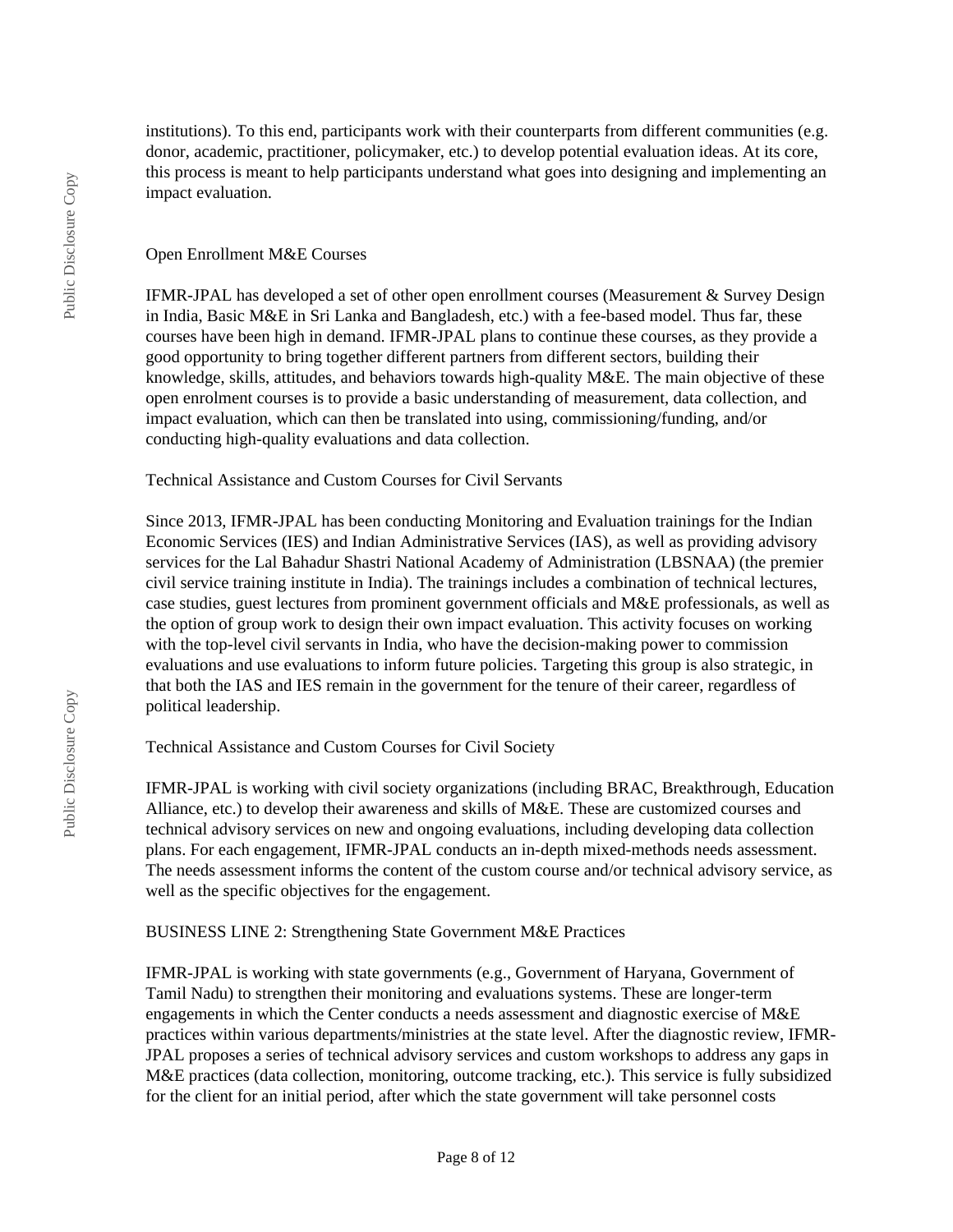associated with the activities.

### BUSINESS LINE 3: Raising Awareness for High Quality M&E

As part of its ongoing outreach activities, IFMR-JPAL organizes knowledge-sharing activities, including roundtables on best practices in M&E. These are a series of half-day events, which cover fundamental topics in monitoring and evaluation, and target government and civil society organizations in South Asia, including those partners that may be unable to attend multiple-day or in-person workshops. Topics of these roundtables are both method-specific (qualitative methods, mixed-methods, participatory approaches, collecting data for scale-ups, etc.), as well as topic/themespecific (evaluation and gender, evaluation and crime, monitoring education and training, etc.).

IFMR-JPAL also delivers presentations at external conferences and trainings on the importance of high-quality evaluation and evidence-based policymaking (e.g., Sri Lankan Evaluation Association conference, Community of Evaluators-South Asia Conclave, World Bank – BRAC conference on impact evaluation, 3ie-Asian Development Bank conference, etc.). The Center also contributes to onl ine blogs and publications, highlighting the importance of prioritizing M&E in decisionmaking.

BUSINESS LINE 4: Diagnosing and Strengthening Regional and International M&E Networks

In order to build regional and international M&E networks, IFMR-JPAL provides support to M&E networks and evaluation associations in the form of: (1) sponsorships to attend evaluation fieldbuilding events, (2) organizing panels and workshops for regional and international M&E conferences, and (3) partnering on advocacy and outreach events.

BUSINESS LINE 5: Building Local Institutions' Capacities to Conduct Rigorous Evaluations

Throughout South Asia, there is a high demand for evaluation skills training, but very few institutions that provide this service. IFMR-JPAL has worked to develop relationships with top-level universities (Indian Institute of Management – Bangalore, Indian Institute of Management – Ahmedabad) that have expressed an interest in M&E short courses and semester-long curriculum at the post-graduate level. Additionally, it has received requests from the Sri Jayawardanapura University in Sri Lanka to conduct lectures and develop content for an M&E diploma course. As there is a growing demand for M&E training at the university level, IFMR-JPAL is working to further these services. It will also conduct similar courses for non-university research organizations (i.e, International Center for Integrated Mountain Development), in order to further build local researcher capacity to conduct high-quality evaluations.

Business Line 5 specifically works to develop the technical skills of current and future researchers to conduct high-quality evaluations. It also creates an awareness of high-quality research. One of the final deliverables of Business Line 5 is the creation of university-level curriculum (syllabi, presentations, case studies, etc.) which can be shared and used by other evaluation capacity development providers. IFMR-JPAL plans on sharing these resources with universities throughout the region, as well as the other regional centers.

Business Line 6: Conducting and Sharing Research and Generating Evidence on 'How To Do' High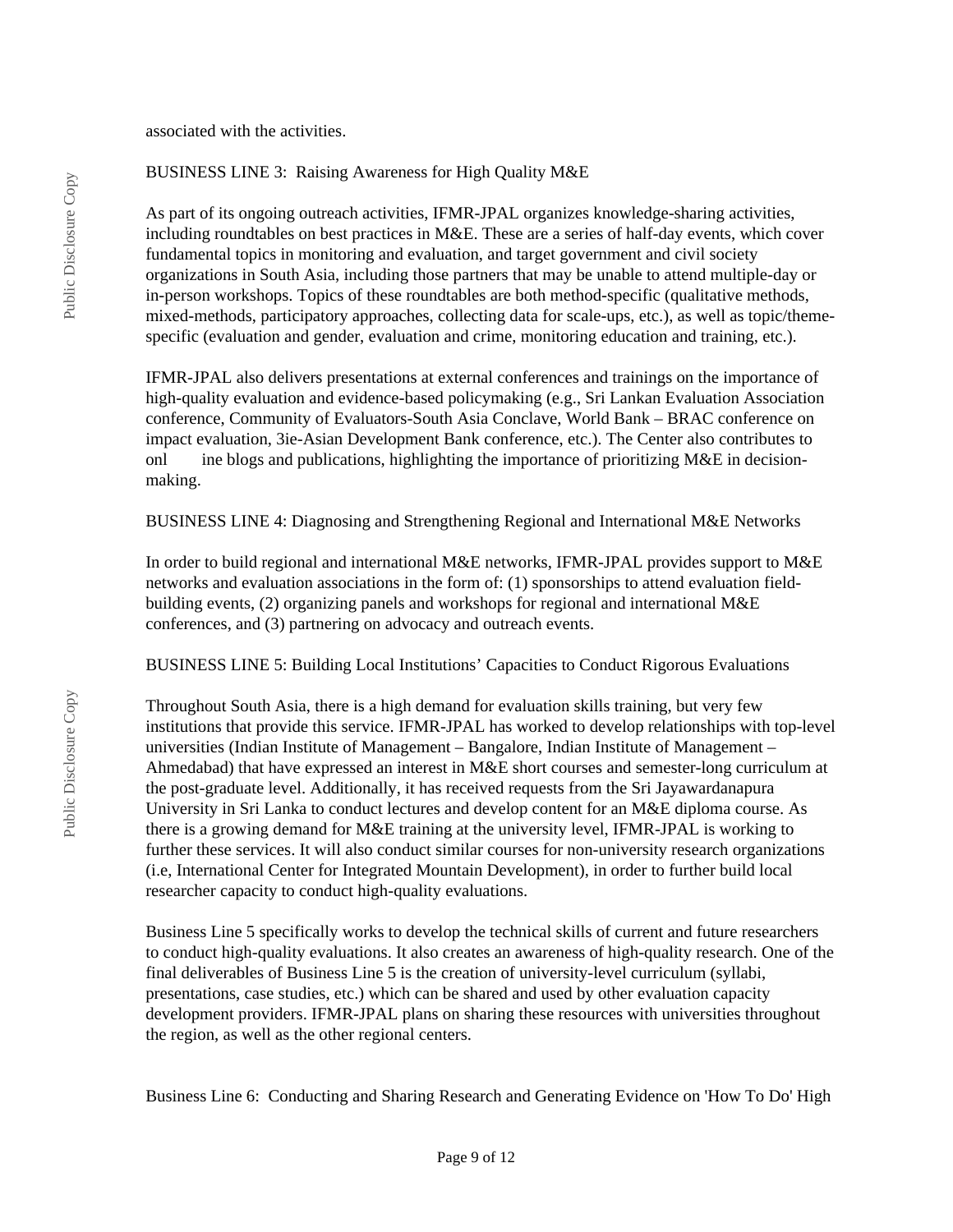### Quality M&E

As part of IFMR-JPAL's commitment to promoting high-quality research and data collection, it is working to conduct research on best practices in M&E. This will include research projects on developing parsimonious survey instruments, when/how to use digital data collection, and best practices in grassroots M&E. IFMR-JPAL will work disseminate this research through knowledge products for M&E practitioners. By June 2018, the Center will share developed knowledge products and "how to" documents on the CLEAR wikispaces/C4D, based in IEG.

Business Line 7: Sharing research and lessons on "How to do" quality Evaluation Capacity Development (ECD).

IFMR-JPAL will produce and share knowledge and knowledge products related to the lessons that IFMR-JPAL has learned on "how to do" evaluation capacity building through the planning and implementation of the various activities in the other business lines. The LEAP reviews will surface this knowledge and identify the lessons that are worth to be codified and shared. These lessons will be targeted towards CLEAR centers and other providers of ECD services.

Activities in this business line will often be implemented in combination with activities in the other business lines. For example, related to Business line 1, IFMR-JPAL is currently undertaking a review of past participants in the Executive Education course on Impact Evaluation, starting from 2007. This will involve an in-depth quantitative and qualitative tracer survey and the end product will b ea set of guidelines on best practices in targeting the correct audience, ensuring that the content is relevant for the audience, and how to successfully conduct training follow-ups. Related to Business Line 2, work might be undertaken on how to conduct the nee ds assessments and diagnostic work. In relation to Business Line 5, work might be undertaken in sharing how to knowledge on ECD with the local institutions that they will be working with, etc.

Component 3: Monitoring and Evaluation of the CLEAR activities

Under Component Three, IFMR\_JPAL will collect and keep systematic electronic information on its operations, and provide quarterly monitoring data and annual reports to the CLEAR program at IEG. It will also provide annual audit reports (coinciding with IFMR's financial year).

The monitoring information will include: Course descriptions (including their objectives, intended audiences, participant selection criteria [if any], dates, duration, faculty, and fees/costs); standardized data on participant participation (disaggregated by gender, nationality, organization type) for each training/workshop; assessment of quality and usefulness of each training/workshop and advisory services (using standardized quality assessment tools); and records on the objectives of each set of advisory or evaluation services. Where a package of services, bundling workshops, advice, evaluations, etc. is provided to a group of clients, IFMR-JPAL will also develop concept notes articulating the overall objectives of the package of services and the rationale for the package to be provided.

Additionally, IFMR-JPAL is working to develop a comprehensive monitoring, evaluation, and learning strategy for its programs. The Center will use rigorous qualitative methods (detailed needs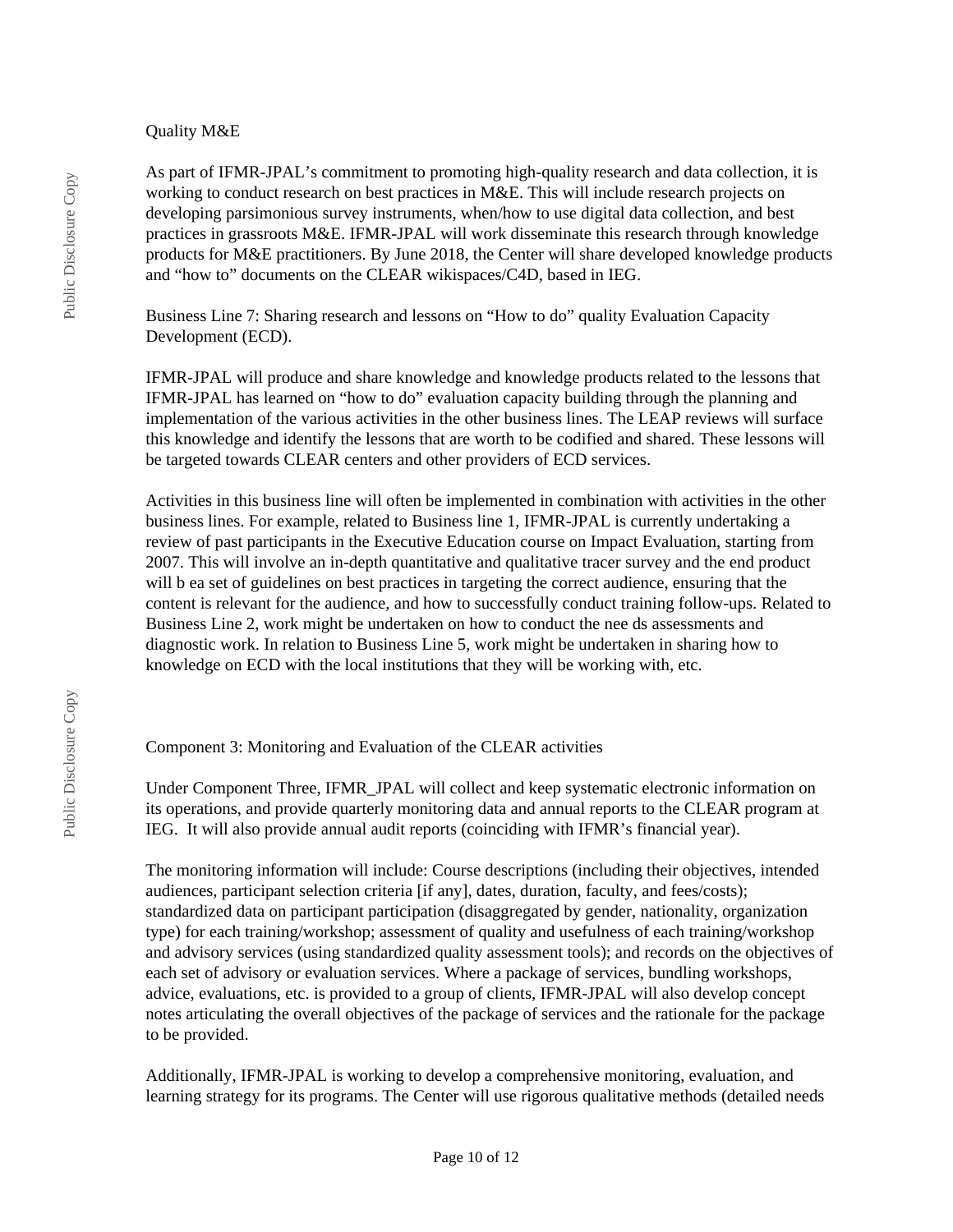assessments, surveys, participant and partner interviews, and field visits) and quantitative tracer and follow-up surveys to track capacity building activities, learning outcomes, and longer-term impacts for key clients. These longer-term impacts for IFMR-JPAL's clients may include: a better understanding of impact evaluation, changing attitudes towards evidence-based decision making, conducting more internal M&E, using data and evaluation research to inform decision making, and providing evaluation capacity building for other regional organizations. These learnings will be shared with other CLEAR regional offices and other ECD providers.

Finally, the Center will conduct annual reviews of its performance (the Learning from Performance (LEAP) reviews) to assess its performance and make adjustments to it portfolio of business lines.. See also Component 1.

# **IV. Safeguard Policies that Might Apply**

| Safeguard Policies Triggered by the Project    | <b>Yes</b> | N <sub>0</sub> | TBD |
|------------------------------------------------|------------|----------------|-----|
| Environmental Assessment OP/BP 4.01            |            | x              |     |
| Natural Habitats OP/BP 4.04                    |            | x              |     |
| Forests OP/BP 4.36                             |            | x              |     |
| Pest Management OP 4.09                        |            | x              |     |
| Physical Cultural Resources OP/BP 4.11         |            | x              |     |
| Indigenous Peoples OP/BP 4.10                  |            | x              |     |
| Involuntary Resettlement OP/BP 4.12            |            | ×              |     |
| Safety of Dams OP/BP 4.37                      |            | X              |     |
| Projects on International Waterways OP/BP 7.50 |            | ×              |     |
| Projects in Disputed Areas OP/BP 7.60          |            | x              |     |

# **V. Financing** *(in USD Million)*

| Total Project Cost:      | 1.05 | Total Bank Financing: 0 |        |
|--------------------------|------|-------------------------|--------|
| Financing Gap:           |      |                         |        |
| <b>Financing Source</b>  |      |                         | Amount |
| ECD FOR REGIONAL CENTERS |      |                         |        |

# **VI. Contact point**

# **World Bank**

Contact: Elena Ximena Fernandez Ordonez **Evaluation Officer** Tel: 458-5597 Email: xfernandezordone@worldbank.org

### **Borrower/Client/Recipient**

Name: J-PAL at Institute of Financial Management and Research Contact: Shobhini Mukherji Title: Executive Director<br>Tel: 918527834910 918527834910 Email: shobhini.mukherji@ifmr.ac.in

### **Implementing Agencies**